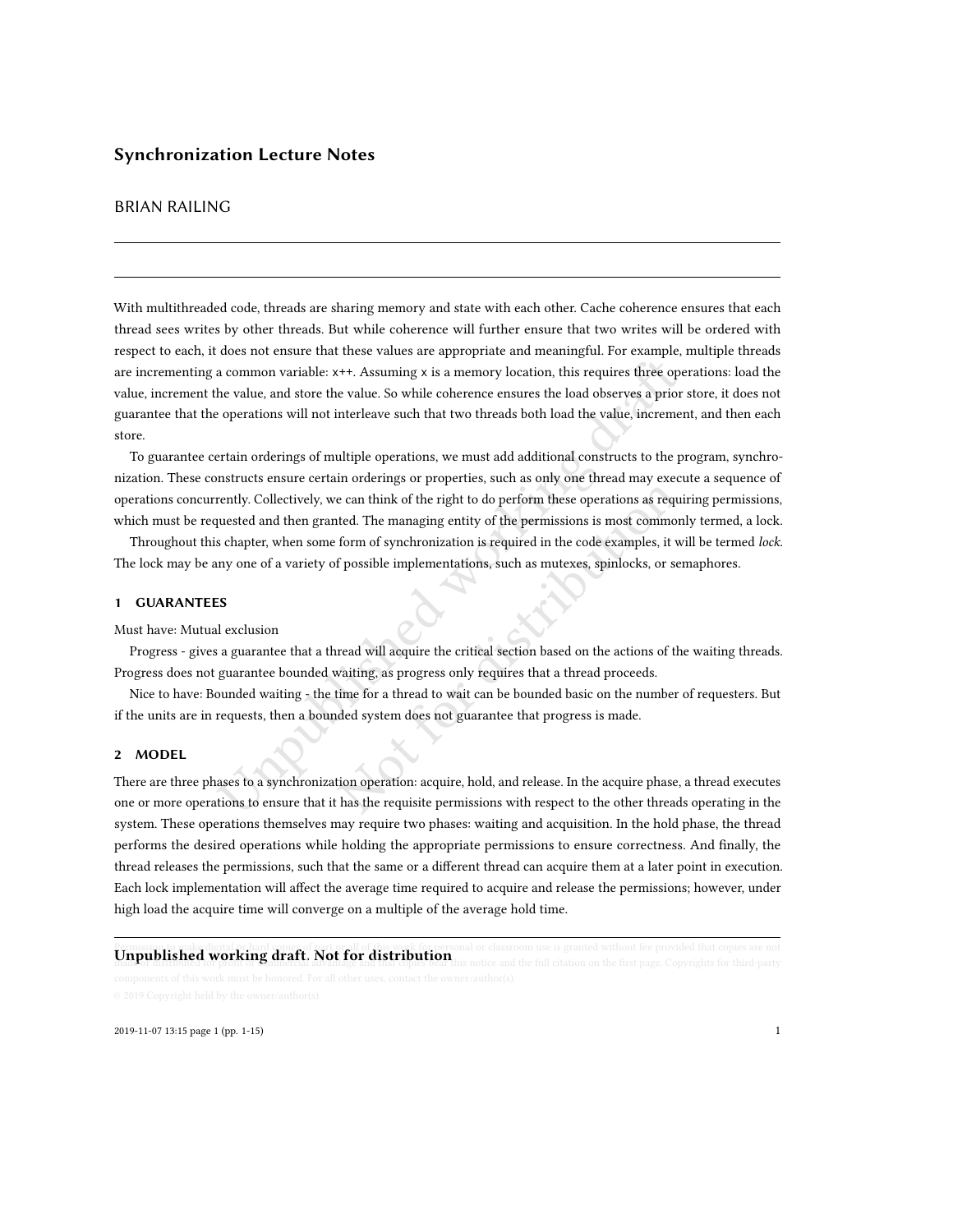```
word test_and_set(*addr)
{
  // the following operations are performed atomically
  old = *addr;*addr = 1;return old;
}
```
#### Fig. 1. Test-and-set

We can consider two cases for a thread trying to acquire a lock (i.e., a set of permissions). In the first case, the permissions are available and the thread incurs the minimum expected overheads $^1$  to acquire / release the permissions. In the second case, the permissions are not available. The acquire phase is now extended by some time based on the thread with the permissions holding time. If the requester is the only thread waiting, we should expect this wait time to be half of the average hold time. With a second waiting thread, the waiting time extends from half plus the time for the next acquisition to complete an entire hold phase. And thus as the number of waiting threads increases (i.e., higher contention), the waiting time scales as multiples of the average hold time. However, we shall find that the lock implementation can cause the acquisition performance to deviate from this ideal.

# 3 BASIC DESIGN

ions are available and the thread incurs the minimum expected overheads<sup>1</sup> to acqui<br>coond case, the permissions are not available. The acquire phase is now extended<br>with the permissions holding time I[f](#page-1-0) the requester is the e acquisition performance to deviate from this ideal.<br>
chronization mechanism, we will use a common architectural<br>
ral operation, the component operations can be performed at<br>
fect the intermediate state of the operation. For our basic design of a synchronization mechanism, we will use a common architectural primitive, test-and-set, see Figure [1.](#page-1-1) Being an architectural operation, the component operations can be performed atomically, meaning that no other thread can observe / effect the intermediate state of the operation. Thus, if many threads call test\_and\_set on a location that is initially 0, only one thread can possibly receive the return value of 0, while all other threads receive 1. This design gives a clear correspondence to implementing a lock. A thread trying to acquire a lock enters a loop continually calling test\_and\_set on the lock address until the return value is 0, indicating that it has set the lock's state. This loop is termed a spinloop.

To release the lock, we only need to restore the lock to its initial state, 0. While architectures usually do not require all operations on an address to be atomic, there is generally a restriction that if the accessed memory locations partially overlap, then this behavior is undefined.

If we return to considering cache coherence, how is an atomic operation treated by the processor. Is it a read, then optionally a write? That is how we would expect the execution when the operations are treated independently; however, as the architecture determines the request type and interprets the machine code, atomic operations are therefore almost exclusively performed when the memory location is in the M (modified) state, even if the operation may or may not modify the memory state. At one time, processor architectures would mandate the presence of a #LOCK line as part of the bus and that this line would be asserted during any atomic operation, thus locking the bus and ensuring that no other memory operations could take place (such as, Section ??).

# 4 AVOIDING COHERENCE

In the basic lock designs, the releasing thread has no higher priority on the cache line than any thread attempting to acquire it. Given that an atomic operation effectively requires the cache line to have the modified permission, each

<span id="page-1-0"></span><sup>&</sup>lt;sup>1</sup>Modulo the impact of caching, branch prediction, et cetera.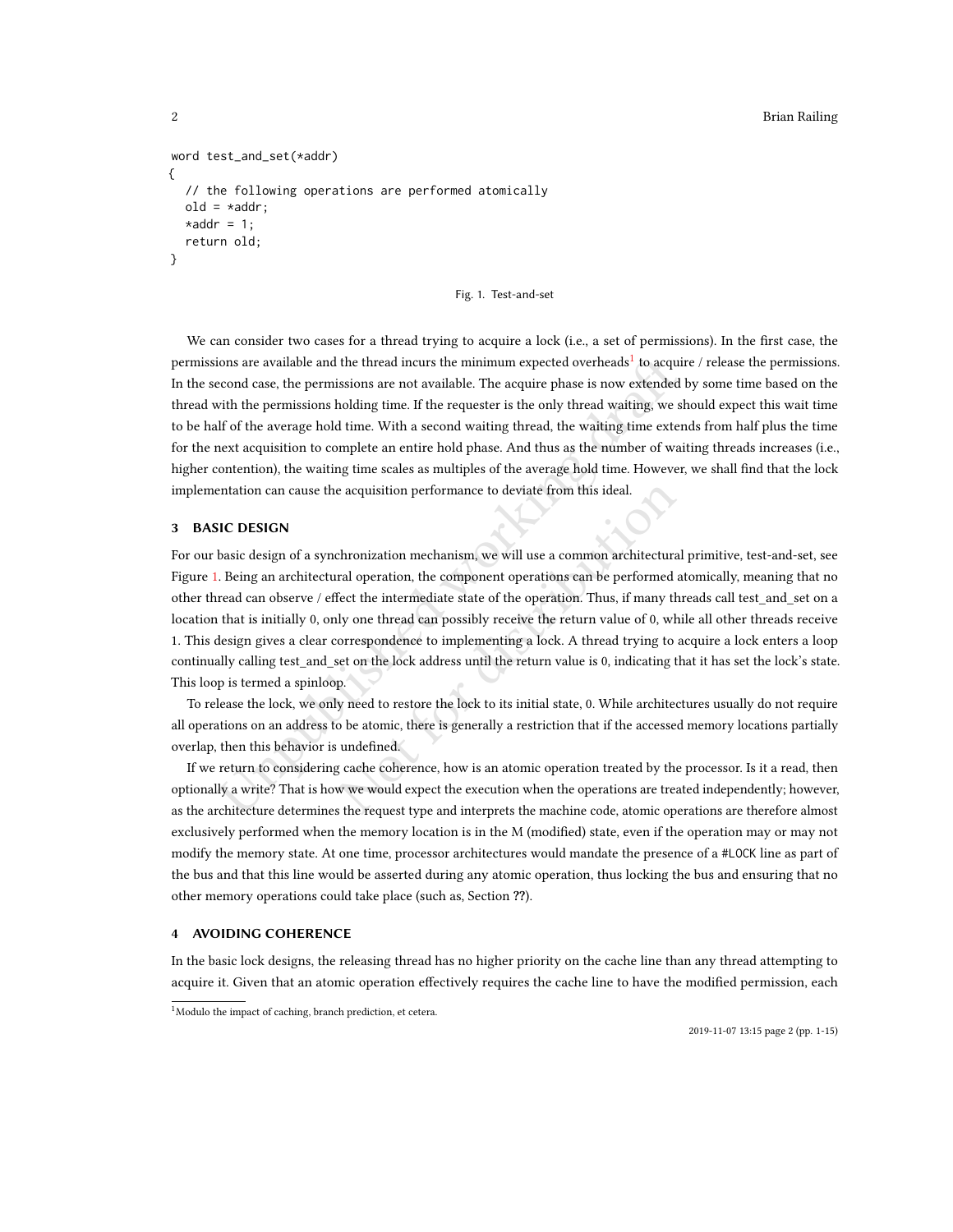}

```
acquire_lock(*lock)
{
  while (test_and_set(lock) == 1)
    while (*lock == 1);}
```
Fig. 2. Extending to Test-and-Test-and-set

```
acquire_lock(*lock)
{
  while (1)
    while (*lock == 1);
    if (test_and_set(lock) == 0) return;
```
Fig. 3. Refactored Test-and-Test-and-set

attempt to acquire steals the line away from the previous attempt. Into this queue of attempts, the releasing thread waits until it can signal the lock. As this coherence traffic is both directly wasteful, in that it generates no useful work, and further that the traffic is delaying the release path, we should update the basic lock to avoid these operations unless there is a chance of being successful. This change is a test-and-test-and-set lock, see Figure 2.

Each thread still attempts the atomic test-and-set operation as before, but now rather than just spinning, it spins on the "test" operation. These operations only read the state of the lock and verify that it is still held. Being reads, the line can be shared with other waiting threads and does not generate coherence traffic.

This code is optimistic, in that it assumes that the lock is available and thereby first attempts to acquire the lock. In contrast, if the lock is generally expected to have waiters, then the code can be refactored to Figure 3. In this alternative, the lock's state is first read before any attempt to acquire is made. This code can be slightly slower for an uncontended acquire, but can save significant coherence invalidations when there are many threads waiting.

In the set (lock) == 0) return;<br>
Fig. 3. Refactored Test-and-Test-and-set<br>
esteals the line away from the previous attempt. Into this queue of attempts, the<br>
ignal the lock. As this coherence traffic is both directly wast From the seale pairs and the basic lock is a pair of galaxies and the release path, we should update the basic lock to avoid these chis change is a test-and-test-and-set lock, see Figure 2. test-and-set operat[ion](#page-2-0) as before Now in these designs, the waiting threads will all be in the same state, spinning while reading the lock state. On release, every waiter's cacheline is invalidated and the lock's state set to 0 (unlocked). At this time, each thread will attempt to read an invalid cacheline, incurring a miss and sending a coherence request for the line. As each cache is populated with the lock, the thread observes that the lock is not locked and exits its spin loop, then attempting to acquire the lock using test\_and\_set. However, this requires a new coherence request and the requesting thread's coherence operation is queued, while the prior reads from the other threads are serviced. The threads are guaranteed to make progress with respect to their memory requests, and therefore each of these waiting threads will read the new lock state of 0 and exit their spinloops. Thus the threads will all be making exclusive coherence requests in their attempt to modify the lock.

We are seeing then a stampede of threads from their quiescent reading spinloop to all attempting to update the line, where on the invalidation, each thread reissues the GetRd and then seeing the state change will issue a GetRdX for that line. Being queued, we will generally expect the threads to proceed together from one phase to the next. One thread will succeed, while the remainder will fail and again have to fall back to the read loop, thereby each requiring an additional GetRd bus request. So on release and for N waiting threads, there will be 3\*N coherence requests.

As most threads are not making progress, why not have them check less often or back off its frequency of reading the lock? Ideally, a thread would only check the lock's state just after the lock has been released, before this time the 2019-11-07 13:15 page 3 (pp. 1-15)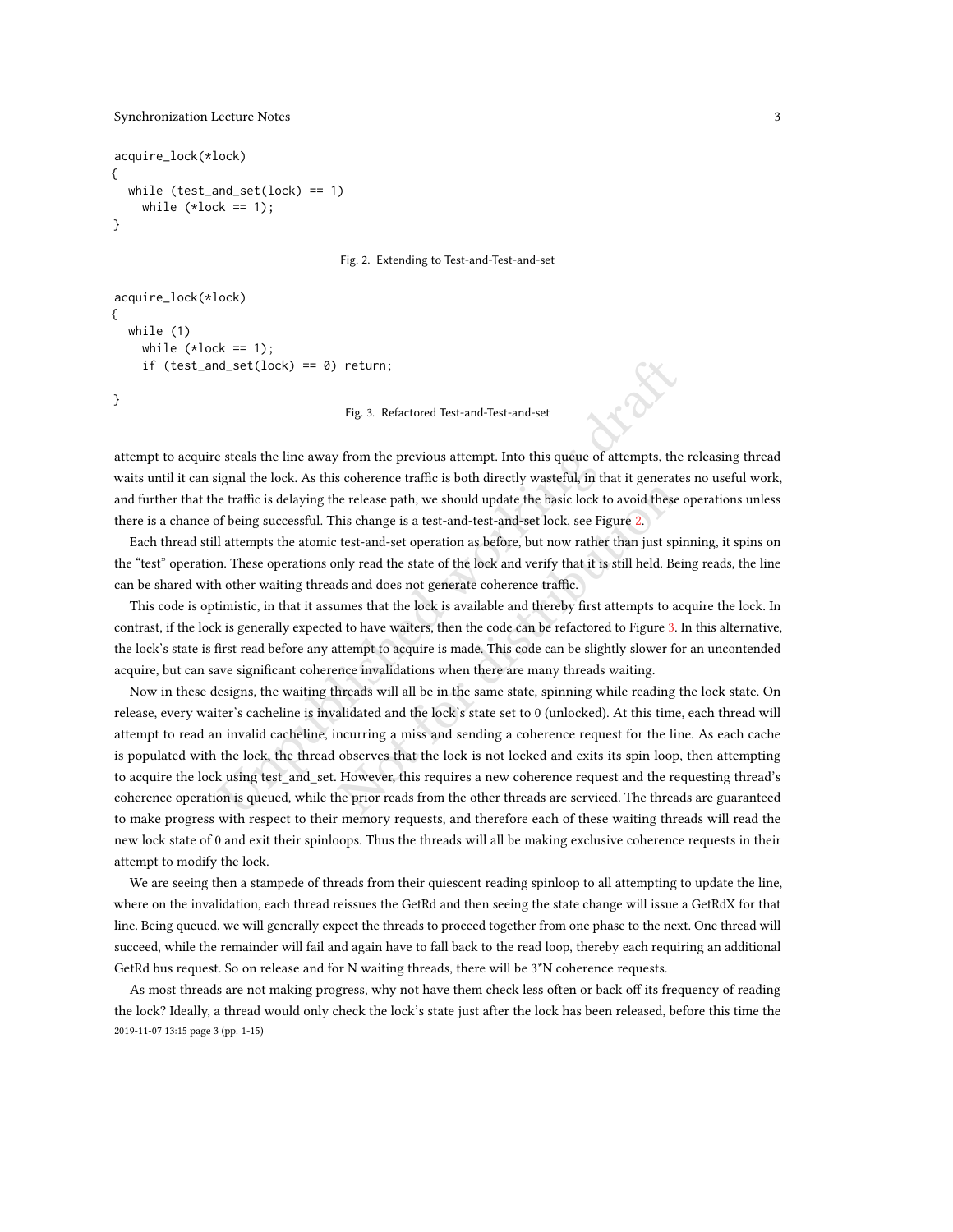lock is not available and after this time adds unnecessary delay. However, the question is then how would a thread know when to check.<sup>[2](#page-3-0)</sup>

There are variety of approaches to backing off and finding the right time to wait, let's term these approaches: Linear, exponential, and historic backoff approaches. In each backoff approach, the waiting time ranges between two bounds: a small number of cycles (say 1) and a small multiple of the context switch time. Beyond this multiple, some implementations fall back to a OS-scheduled lock, whereby the thread is descheduled and the hardware context made available for other threads to run. Otherwise, the thread will continue spinning, primarily counting the time before it checks the lock again.

d, or otherwise) of the lock acquire times and uses this as initial guidance into h<br>se. Recall, when attempting to acquire the lock that is already held, then we shoul<br>hold time before the lock is released. The backoff al In linear backoff, the thread will check after 100, then 200, 300, et cetera cycles. While an exponential backoff will do so after 100, 200, then 400 cycles. The historic is a modification whereby the lock records the average (moving, weighted, or otherwise) of the lock acquire times and uses this as initial guidance into how much backoff should a thread use. Recall, when attempting to acquire the lock that is already held, then we should expect to wait half of the average hold time before the lock is released. The backoff algorithms are trying to efficiently find this average hold time, while also taking into account that we should expect half of these acquire attempts will be ideally waiting for less than this amount of time.

When backoff is implemented with these spinlock designs, ideally the 2\*N coherence requests is reduced to a constant term, mitigating the impact of a significant number of waiters.

# <span id="page-3-1"></span>5 OTHER ATOMIC PRIMITIVES

To extend our spinlock designs and later provide additional complex atomic operations (see Section [9.2\)](#page-9-0), we need several additional atomic primitives. We'll discuss three primitives here, with the either of the later two, we can build all atomic primitives. Depending on the specific architecture, different atomic primitives are provided in the instruction set.

#### 5.1 What makes it atomic

For a significant number of waiters.<br>
IITIVES<br>
So and later provide additional complex atomic operations (see S<br>
We'll discuss three primitives here, with the either of the later t<br>
specific architecture, different atomic Hardware provides atomic instructions that support updating memory based on the prior state. test\_and\_set was one example instruction, but architectures can implement many others based on the common operations that programs wish to execute.

## 5.2 Atomic Fetch and X

Many of the simple integer operations can be directly performed atomically without a separate lock. Incrementing a variable,  $x++$ , can be prefixed to be atomic. And processors may extend to more generally,  $x += y$  or  $x \&= y$  et cetera. Given the load placed on the memory during these operations, they are often constrained to single-cycle operations to avoid locking the bus for the tens of cycles required for a division.

#### 5.3 Compare Exchange

Until now, all of the atomic operations always executed completely, regardless of the current state of the system. With compare exchange (CMPXCHG), the processor's execution will vary depending on the state of the system, while maintaining the appearance that the instruction executed atomically. The basic idea for CMPXCHG is that the program only wants to modify the memory state if it contains a specific value, otherwise the operation should be unsuccessful.

2019-11-07 13:15 page 4 (pp. 1-15)

<span id="page-3-0"></span> $^{2}$ This is a possible area of research whereby the architecture could provide an instruction to check the coherence state of a cache line and respond accordingly.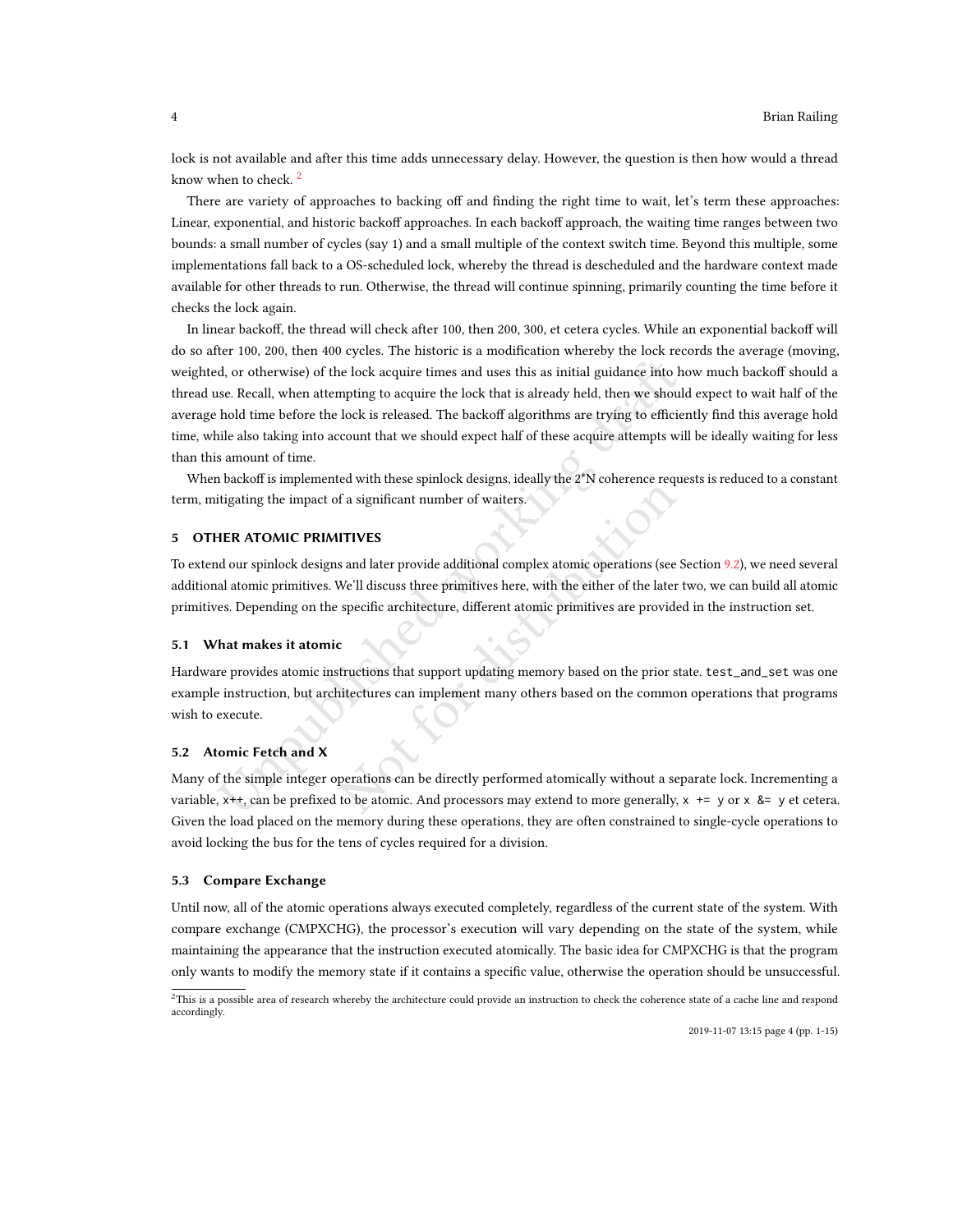```
// All of these instructions are performed atomically
CMPXCHG(*loc, old, new)
{
  ret = *loc;if (ret == old) *loc = new;return ret;
}
```
#### Fig. 4. Pseudo-code for Atomic Compare Exchange (CMPXCHG)

In Figure [4,](#page-4-0) we see this pseudo-code implementation for CMPXCHG. The caller provides a memory location, the old / expected value in that location, and the new value to store if the old value is found currently in that location. This if is what gives this instruction its power.

#### 5.4 Load-linked / Store-conditional

12 that location, and the new value to store if the old value is found currently in tha<br>
instruction its power.<br>
14 / Store-conditional<br>
16 these operations is the pair of instructions, load-linked (LL) and store-conditi<br> The most general of these operations is the pair of instructions, load-linked (LL) and store-conditional (SC). These operations are a simple form of Transactional Memory (see Section 11). On executing a LL instruction, a memory location is read into a register. The code can now execute other, non-memory instructions. Finally, when the SC executes to store a value back to the memory location read by LL, the processor checks whether that memory location has been accessed by any other hardware context, if not, then the store is successful, otherwise, the store fails and the appropriate condition codes are set. In some hardware designs, this constraint can be more conservative.

## 6 FAIRNESS IN LOCKING

can now execute other, non-memory instructions. Finally, when<br>ation read by LL, the processor checks whether that memory l<br>if not, then the store is successful, otherwise, the store fails an<br>are designs, this constraint ca The problem with the locking approaches thus far is that while providing good average access time, there can be significant discrepancies in time due to a lack of fairness, otherwise termed bounded waiting. As without this guarantee, there is no assurance that a waiter may ever acquire the lock in a continuously used system. Instead, we can change the locks to enforce this property either through a static or dynamic ordering, and to do so we need to use the primitives from the previous section (Section 5).

## 6.1 Ticket locks

The ticket lock is designed like a deli counter. Each thread arrives and takes a 'ticket', which is a number indicating the thread's order, as acquiring a ticket can be a single operation that always succeeds, it implements the progress property. The lock also maintains a number indicating which ticket currently holds the lock. Thus as we see in Figure [5,](#page-5-0) when locking, the thread waits until its ticket is the lock holder, and on unlocking the thread hands off the lock to the next ticket. However, each unlock operation invalidates all of the waiters, which were all reading the serving number. And as each continues to wait, they will need to reread the cacheline. Thus the traffic is O(waiters) per acquisition.

Given the invalidations created by the release, lower active contention is desirable. However, this design is simple and space minimal.

#### 6.2 Array-based locks

To avoid the high invalidation count with the ticket locks, we can instead create an array of waiting flags, each on its own cache line. When a thread arrives, it acquires a flag element slot and waits for it to be signaled. Being on its own 2019-11-07 13:15 page 5 (pp. 1-15)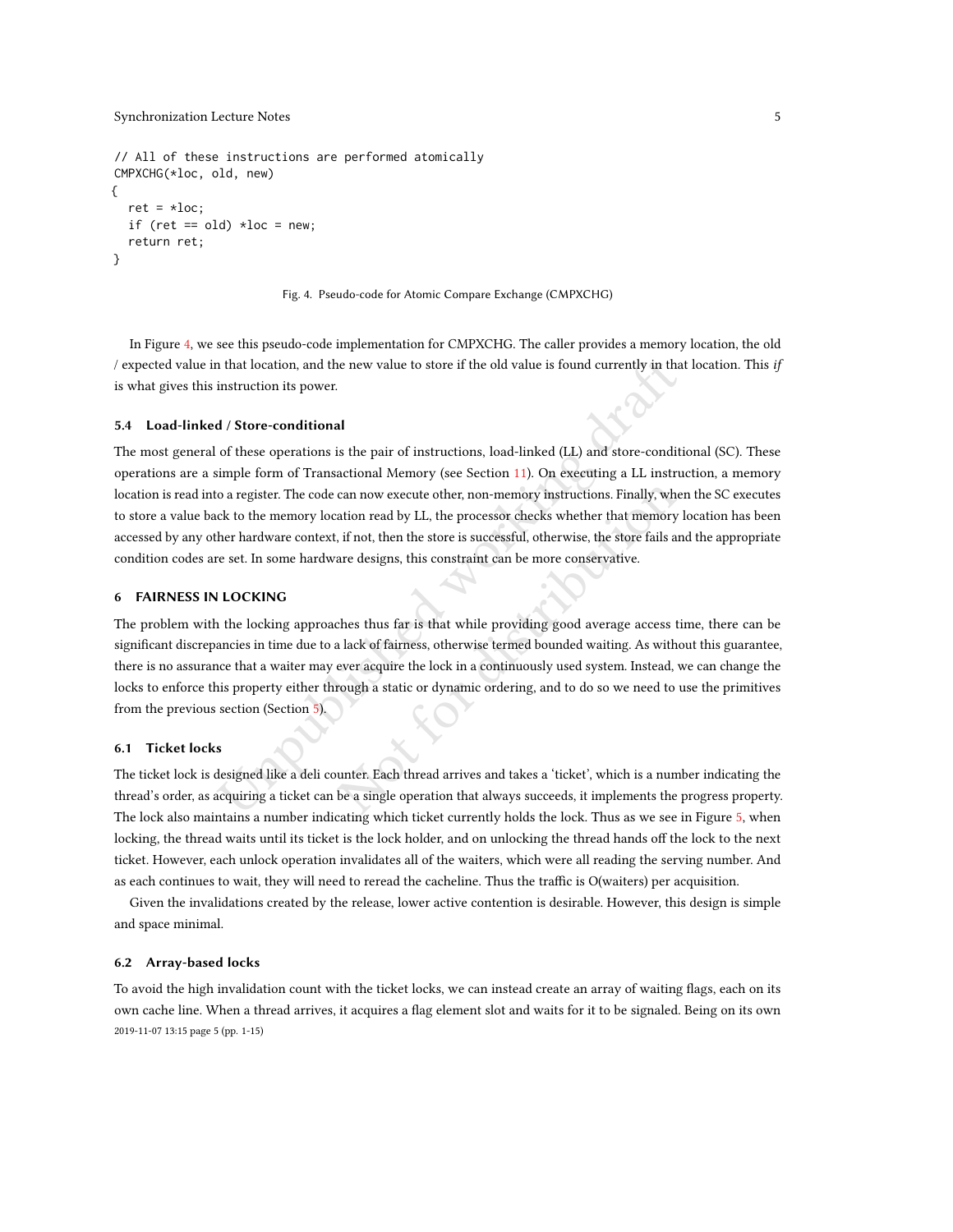### 6 Brian Railing

```
Lock(*lock)
{
  int ticket = atomic_increment(lock->next_ticket);
  while (ticket != lock->serving);
}
Unlock(*lock)
{
  lock->serving++;
}
```
#### Fig. 5. Ticket-based Lock Implementation

```
next = NULL;<br>
= my_lock;<br>
= my_lock,<br>
tc_SWAP (global_lock, prev);<br>
The working the matrix of the specifical working dramatic memorial properties<br>
equality-lock->state = WAIT);<br>
Fig. 6.
acquire_lock(*my_lock, *global_lock)
{
   my_lock->next = NULL;
   my_lock->state = WAIT;
   prev = my_lock;
   ATOMIC_SWAP(global_lock, prev);
   if (prev == NULL) return;
   prev->next = my_lock;
   while (my_lock->state == WAIT) ;
}
```

```
Fig. 6. Acquire Queued (MCS) Lock
```
Fig. 6. Acquire Queued (MCS) Lock<br>
1 cached until the lock is released from the immediately previor<br>
1 cached until the lock is released from the immediately previor<br>
1 cached until the lock is released from the immediatel cache line, its flag will remain cached until the lock is released from the immediately previous acquisition, which will set the flag of the next waiter. Thus each acquisition requires a request to receive its slot and then transfer requires two more coherence messages.

The limitation of this approach is that the memory used is allocated at compile-time or lock creation time. This bounds the maximum number of threads that can wait on the lock, and furthermore commit excess memory to the lock during low contention scenarios.

## 6.3 Queued spinlocks

Queued spinlocks<sup>3</sup> provide both the guarantees of previous lock implementations, while also dynamically scaling the resources required. This lock implementation creates a queue, via a linked list, of waiting threads, where each thread has its lock variable to spin on. This last feature is also important as this avoids many of the earlier coherence and contention problems.

In Figure [6,](#page-5-2) the acquire lock design takes in two parameters: a local lock instance, often allocated on the stack, and the global lock state. This global state holds two possible values: NULL indicating that the lock is not acquired, and a non-NULL value pointing to the last thread enqueued (which could be currently holding the lock). The local lock instance holds two pieces of data: whether this thread has the lock and where to find the next waiting thread. Thus, the waiting threads form a linked list, with the global lock state pointing to the tail of this list and the thread at the head of the list currently holding the lock.

<span id="page-5-1"></span><sup>&</sup>lt;sup>3</sup>While a variety of implementations exist, I will discuss the MCS design.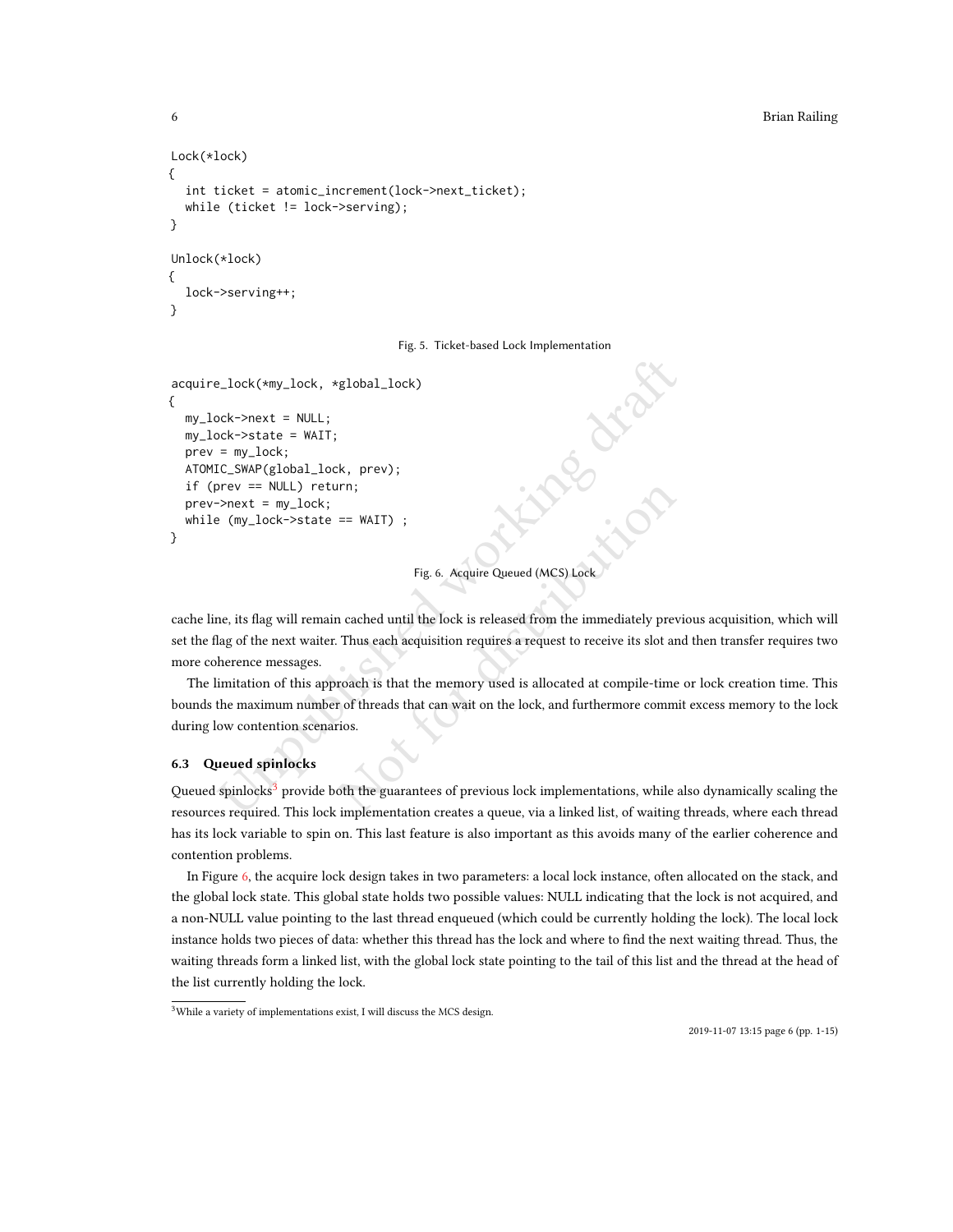```
release_lock(*my_lock, *global_lock)
{
   do {
      if (my\_lock \text{--} \text{--} \text{--} \text{--} \text{--} \text{--} \text{--}x = CMPXCHG(global_lock, my_lock, NULL);
        if (x == my\_lock) return;
      }
     else
      {
        my_lock->next->state = ACQUIRE;
        return;
      }
   } while (1);
}
```
Fig. 7. Release Queued (MCS) Lock

Fig. 7. Release Queued (MCS) Lock<br>
fock requires five coherence requests to complete. Let's work through each. First<br>
englobal\_lock returns the tail of the queue, this lock node is then accessed, which<br>
is access results i rns the tail of the queue, this lock node is then accessed, which is releasing thread also incurring a miss to access its my\_lock and After this update, the acquiring thread's lock state is invalidate ocks are not more com A queued spinlock requires five coherence requests to complete. Let's work through each. First is the access to global\_lock. When global\_lock returns the tail of the queue, this lock node is then accessed, which is in the previous thread's cache. This access results in the releasing thread also incurring a miss to access its my\_lock and then a second miss to update the state for the next lock. After this update, the acquiring thread's lock state is invalidated and reaccessed to incur the fifth coherence miss.

The major reason that queue-based locks are not more commonly used is that they require a different interface than the other locks, as the local waiting node needs to be allocated dynamically (typically on the stack). This requirement prevents this lock from being dropped in as a replacement to the other implementations.

#### 6.4 Drawbacks

There are two major drawbacks to these designs. First, each implementation requires more operations to perform and therefore increase the uncontended acquire time. For example, the test-and-set design requires a single operation to acquire, while the queued lock requires several, although both still require a single atomic operation.

The second drawback is that following a strict notion of fairness, the lock acquiring order must wait for the next thread, even if that thread is not currently scheduled to run. This scenario is most common when the number of threads exceeds the number of hardware contexts, and the operating system is forced to make scheduling decisions about which thread should be running. Given that a waiting thread is effectively idle (i.e., producing no work), it would be reasonable to be descheduled, except if the lock is "fair" and will be given to it regardless of its runnable status. Thus, with the number of threads in excess of the hardware contexts, it becomes increasingly likely that a given thread will not be running and therefore not use the "fair" lock when provided. The ultimate effect of this design is that the non-running thread will "hold" the lock for milliseconds until it runs again, and this time is significantly larger than normal hold time. This then skews the acquire times, as they are ideally the average number of waiters times the average hold time.

It has been proposed that by adding timestamps to the queued spinlock design, such a waiting thread can periodically check the waiter ahead of it and steal the provided lock. Or on release, the releasing thread can inspect the next thread's wait status and determine whether it is running and therefore whether it should be provided the lock, or if the lock should instead be provided directly to the next waiting thread following it. I suspect the later is more likely. 2019-11-07 13:15 page 7 (pp. 1-15)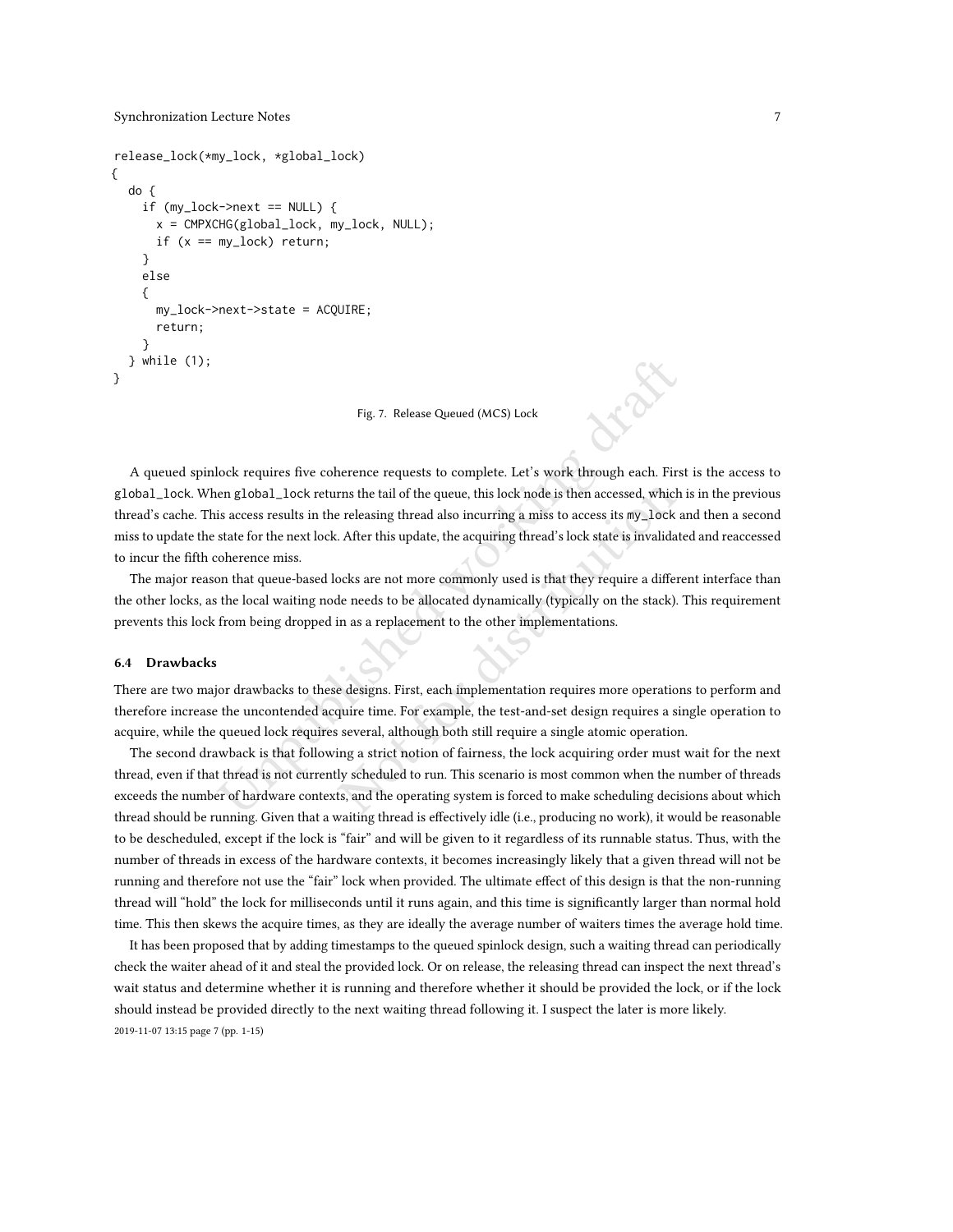```
struct reader_writer {
  lock reader, writer;
  int reader_count;
};
```
Fig. 8. Reader-writer State

# 7 READER-WRITER LOCKS

Just as coherence supports multiple hardware contexts sharing a cache line and the exclusivity to modify that cache line, so can we design synchronization to ensure similar sharing can take place safely while supporting the capability to modify the data. To achieve this, we extend the use of a synchronization construct to protect special reader-writer data requiring exclusion, rather than the program's data itself, see Figure 8.

Exam we usang symmomatation constromention and the reader summation construct to ply the data. To achieve this, we extend the use of a synchronization construct to pluring exclusion, rather than the program's data itself, Readers can enter by acquiring the reader lock, incrementing the count and dropping the lock. On release, the reader operates similarly. If the reader count increments from 0 to 1, then the writer lock is acquired. And on release, if the reader count drops to zero, the writer lock is released. For writers, the writer lock is the sole element of mutual exclusion acquired and released appropriately.

## 7.1 Reader or Writer Bias

Reader-writer locks can be designed to be ordered or to bias toward either readers or writers. When the lock is in "reader mode", it is providing the greater concurrent access to the data, versus the "writer mode" which is provides exclusive access to the data.

Consider the case that 1 thread is currently reading the data and 1 thread is waiting to write, when another thread arrives requesting to read the data. This newest reader could access the data concurrently improving performance, but in doing so the lock would violate fairness and further risk starvation (if readers continually arrive).

Now consider the case where 1 thread is currently writing the data and 1 thread is waiting to read the data, when another thread arrives requesting permission to write to the data.

Not for distribution Effectively, the bias should be made toward the infrequent requester. That said, if writing is sufficiently common, then one should just use mutual exclusion instead, as the reader-writer design incurs additional overhead for the rarely occurring reader.

## 7.2 Scalable Locking

The reader-lock designs so far still have a single point of serialization. However, this state can be replicated into multiple instances such that a reading thread only needs to register itself at a single instance, while a writing thread must now acquire exclusivity from every instance. This approach relies on there being a inexpensive way to determine the unique lookup, such as thread or CPU identifier.

# 8 BARRIERS

Contrasting with the synchronization approaches thus far, barriers are designed to handle a different problem: how to ensure that N threads have arrived at a point P in the program before any of those threads can execute instruction P+1. The basic design requires a count and a flag. As each thread arrives, it atomically increments the count (probably while 2019-11-07 13:15 page 8 (pp. 1-15)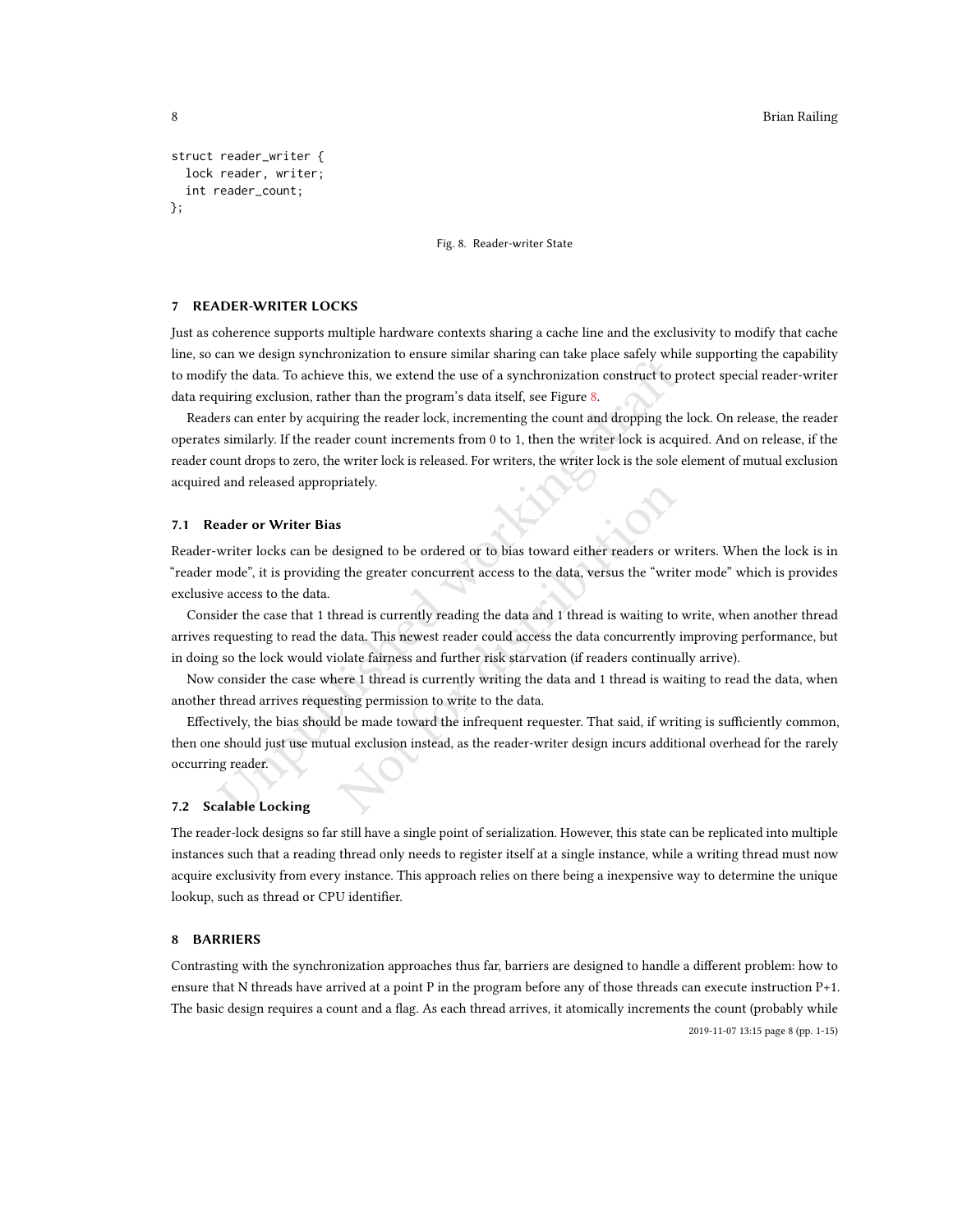```
barrier_wait(*bar)
{
  lock(bar->lock);
  old_flag = bar->flag;
  bar->count++;
  if (bar->count == N) {bar->flag = !old_flag; bar->count = 0;}
  unlock(bar->lock);
  while(bar->flag == old_flag) ;
}
```


holding a lock) and if the count is equal to the expected number of threads, this last one then signals the waiters using the flag.

d if the count is equal to the expected number of threads, this last one then signals<br>tier would be reused, for example as the last operation in a loop body. In our simple d<br>barrier continues executing. It arrives at the b Ideally, the barrier would be reused, for example as the last operation in a loop body. In our simple design, one thread is released by the barrier continues executing. It arrives at the barrier, increments the counter, and then waits on the flag which is already set so it keeps running. The final thread to arrive, could reset the counter, such that on the next iteration the first thread clears the flag; however, there is no guarantee that all threads have exited their barrier spinloop when the flag is then reset. Ignoring the option of making all barriers be one off, we have two possible solutions.

nning. The final thread to arrive, could reset the counter, such<br>nowever, there is no guarantee that all threads have exited their<br>e option of making all barriers be one off, we have two possib<br>such that one specific threa First, the barrier could be designed such that one specific thread is the designated signaler, as it is in OpenMP, or that the last thread will do so. Then the barrier has two phases, the first gathers the threads and holds them waiting. When all have been gathered, the signaling thread releases the gathered threads. This signaling thread then must wait on the second phase until all have been released.

#### 8.1 Sense Reversal

Second, the meaning of the barrier's flag can be changed. If it is treated similar to a electronic signal, the notification comes from it switching state rather than being set. In this design, each arriving thread records the current flag state before incrementing the count. Then after the increment, it waits for the flag state to have changed, which comes from the last arriving thread signaling the barrier. This extension gives us the implementation in Figure [9.](#page-8-0)

#### 8.2 Barrier Topology

In the above barrier design, the common state is updated by every arriving thread. And given that the state requires a lock, this forces the span to by  $O(P)$ . It is possible to do better. Let's construct a tree of barriers, which could be a branching factor of 2 but any small constant will work. Each barrier has its two phases: gather and release. When all of the assigned threads arrive at a specific barrier node, the last thread then arrives at the parent node to this barrier. This sequence continues until the last thread arrives and traverses all the way to the root of the tree, at which point the barrier enters the release phase and threads release the threads waiting at each barrier node. While the total work has increased, the span has been reduced as the state updates are no longer serialized.

Practically, this serialization may not be an issue in most programs. If the interval between threads arriving at the barrier exceeds the expected time required to update the barrier state, then the barrier state would primarily be uncontended and the threads would not have to wait. Put another way, if the time between the first and last thread 2019-11-07 13:15 page 9 (pp. 1-15)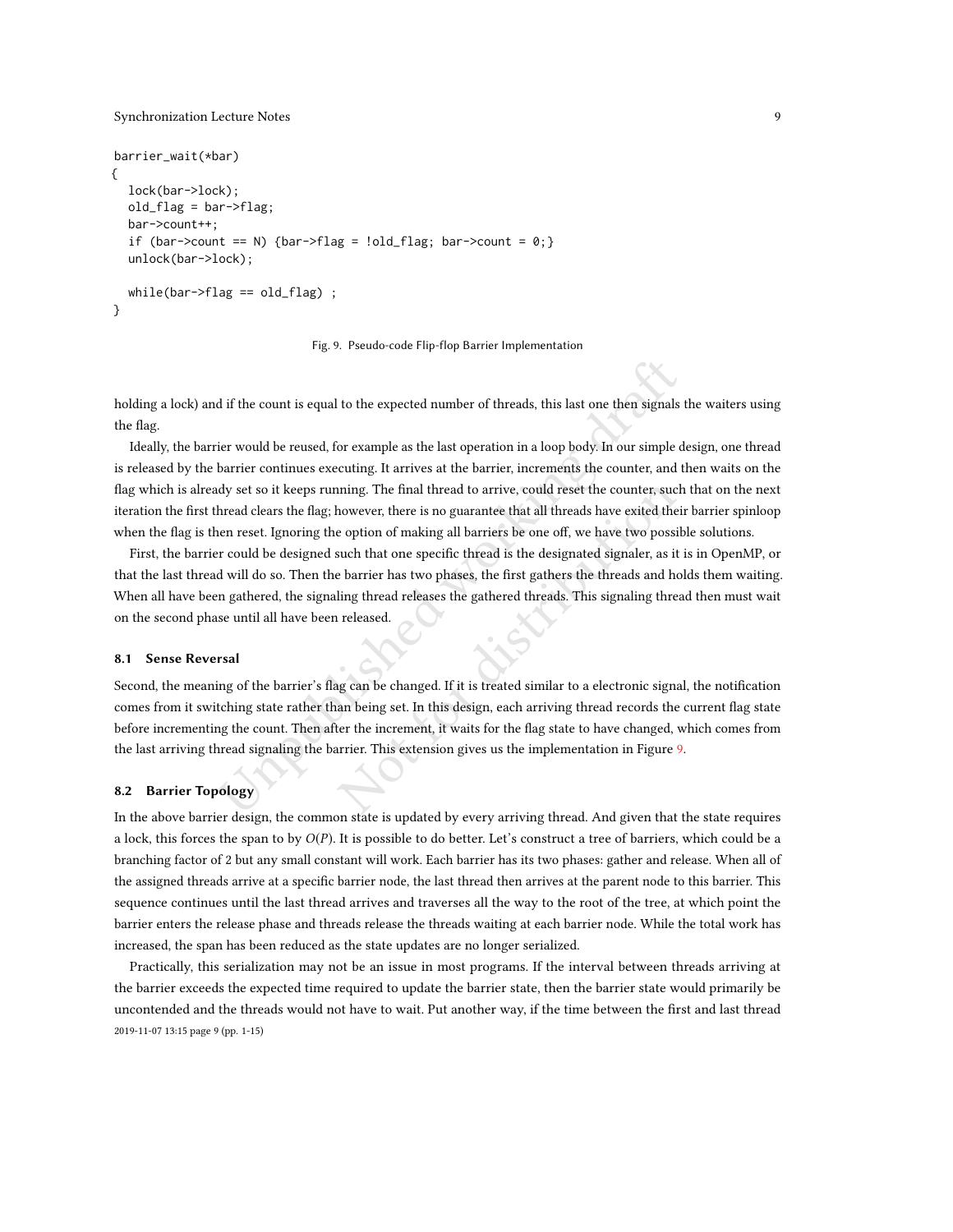arriving at the barrier exceeds  $O(P) * T(update)$ , then the contention free time exceeds the serialized time. That said, as thread count or memory transfer time increases, the need for a decentralized barrier will also increase.

#### 9 FINE-GRAINED SYNCHRONIZATION

The synchronization thus far has been coarse-grained, meaning that each construct covers a large set of operations; however, just as we saw with reader-writer locks, there are opportunities to increase the supported concurrency without sacrificing correctness. We will explore how synchronization can be reduced in scope, and in so doing, some operations can be executed concurrently rather than serialized by the synchronization.

## 9.1 Data structure locking

Program data is often stored in dynamic structures, such as trees or linked lists. The default strategy for safe, concurrent accesses is to place a single lock around the entire data structure. The simplification afforded by this approach makes it reasonable for many uses, and particularly for data structures that have infrequent accesses and are therefore unlikely to need to handle concurrent accesses.

ata structure locking<br>
alata is often stored in dynamic structures, such as trees or linked lists. The default<br>
is is to place a single lock around the entire data structure. The simplification affordes<br>
ble for many uses If we consider inserting elements into a sorted linked list, the operations are independent of each other and could be completed any order or even concurrently. The only restriction would be safe modification of an element's next pointer. And similarly for deletion. We can accomplish this by adding a lock to each element. So if we are inserting C into A->B->D, the code would lock(A), then lock(B), unlock(A), and lock(D). Then while B and D are locked, C can be safely inserted between them. Similar modifications can be made to other pointer-based data structures.

However, this is not without costs. Each element requires additional space to maintain its lock. Furthermore, these locks now introduce time overhead with their acquisition and release on every operation on the data structure. This overhead is rather expensive such that a high rate of concurrent access is needed before the overall program benefits.

## <span id="page-9-0"></span>9.2 Atomic Operations versus Locks

ven concurrently. The only restriction would be safe modification. We can accomplish this by adding a lock to each element  $lock(A)$ , then  $lock(B)$ , unlock $(A)$ , and  $lock(D)$ . Then while em. Similar modifications can be made to othe Many forms of synchronization discussed so far have relied on atomic operations provided by the architecture. Some, such as test\_and\_set, have a clear use in lock implementations, while others, such as compare\_and\_swap, are more generalizable. Extending from these operations, architectures may implement many more atomic operations, such as fetch\_and\_add. Against this backdrop of operations, we should revisit our use of synchronization in solving many problems.

As an aside, this is one style of performance optimization that can be hard to explain, such as integrating an exclusivity bit with an atomic counter. In the original design, the system would acquire a lock, check a series of conditions, including incrementing a count of items, and then release the lock. With most of the conditions being errors (and thus infrequently set), much of this synchronized time was maddeningly unnecessary. I proposed creating a fast lookup design, whereby the conditions (if  $\mathfrak{safe}$ ) and the count of items would be in a single field. Using compare\_and\_swap, a thread could verify the conditions and register its operation via the count. Separately on every error path, besides setting the specific fail condition, the execution would also clear the safe condition from the fast lookup field. Threads would then fallback to the pre-existing lock-based code until one found all conditions to be *safe* again. I thought it elegant, the others thought it dangerous.

2019-11-07 13:15 page 10 (pp. 1-15)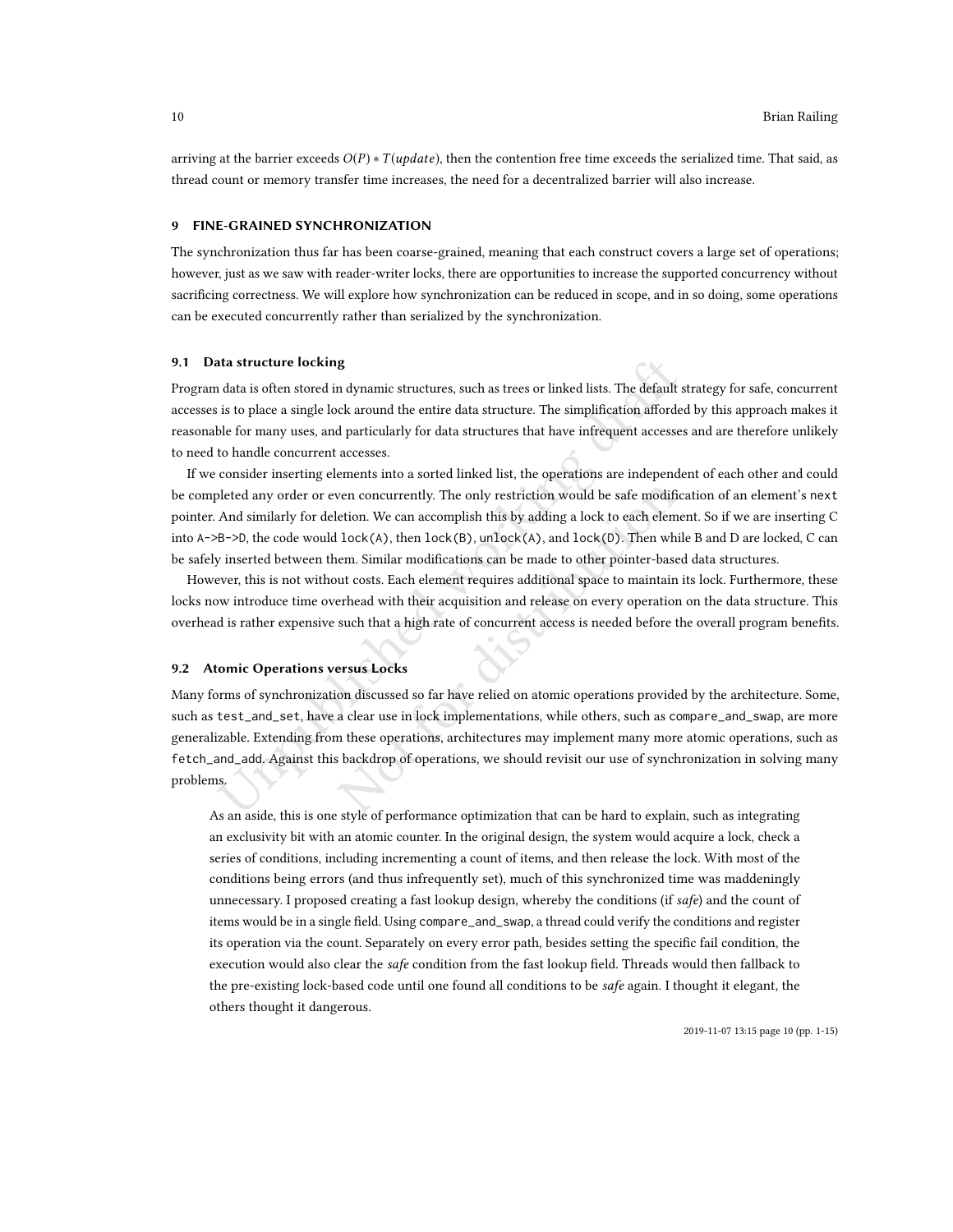```
atomic_OP(*addr, val)
{
  do {
    old = *addr;new = old OP val;
  } while (compare_and_swap(addr, old, new) != old);
  return old;
}
```
#### Fig. 10. Atomic Read-modify-write Loop

applie in this chapter saw multiple threads attempted to update a common counter,  $x$ <sup>++</sup>, mmer's to add a synchronization construct to protect this counter. And should a structure, then each element may require its own c Our initial example in this chapter saw multiple threads attempted to update a common counter, x++. Simple guidance would ask programmer's to add a synchronization construct to protect this counter. And should a similar field be part of a dynamic structure, then each element may require its own construct. However, we have a simpler, and more importantly, faster way to solve this concurrency problem by utilizing the underlying atomic operations. For example, x++ can be replaced with fetch\_and\_add(x, 1), where the later is guaranteed atomicity. Even if the architecture does not directly provide a single instruction, the compiler (or programmer) can construct a read-modify-write loop that will perform the operation atomically, see Figure [10.](#page-10-0) OpenMP, via the #pragma omp atomic, and C/C++1x standards, via the atomic datatypes as prefixed with \_Atomic, provide access to these operations without requiring the programmer to discern which operations are specifically available from the architecture.

9.2.1 Atomics as bitpacking. Locks often waste space. Consider the following:

```
atomic_add(int* loc, int val)
{
    lock()
```

```
*loc += valunlock()
```
}

Figure 10. OpenMP, via the #pragma omp atomic, and  $C/C++$ <br>Atomic, provide access to these operations without requiring<br>cally available from the architecture.<br>often waste space. Consider the following:<br> $\blacksquare$ <br>often waste sp Looks fine, right? Consider that the lock is 4 bytes of space, of which 1 bit indicates whether it is acquired. Two compactions are possible. First, the lock could be integrated into the value itself. This would reduce the range for the value, as one bit is now dedicated to holding the lock state. Or second, many architectures (like x86) support the above operation as a single instruction. So using the instruction, removes the need for a lock bit / word entirely.

Why don't we always replace the locks with atomic instructions? Two reasons: first, if the locked section is ever more complex, then the atomic sequence becomes vastly more complex, as only the simplest of operations (add, subtract, or, and, etc) are supported with atomicity. Second, the determination of the appropriate transformations in the compiler is exceedingly complex and may not be solvable in the general case. Since the compiler wouldn't be able to do this generally, it looks instead to the programmer to introduce this change.

# 10 LOCK-FREE SYNCHRONIZATION

Until now, our synchronization has a terrible flaw. If the lock holder is context switched out, no progress can be made. Often we assume this is an infrequent event, which is valid but it does happen. Some scenarios are more concerned by worse case performance than average. Into this space, we can do away with locks. We cannot remove atomic operations, 2019-11-07 13:15 page 11 (pp. 1-15)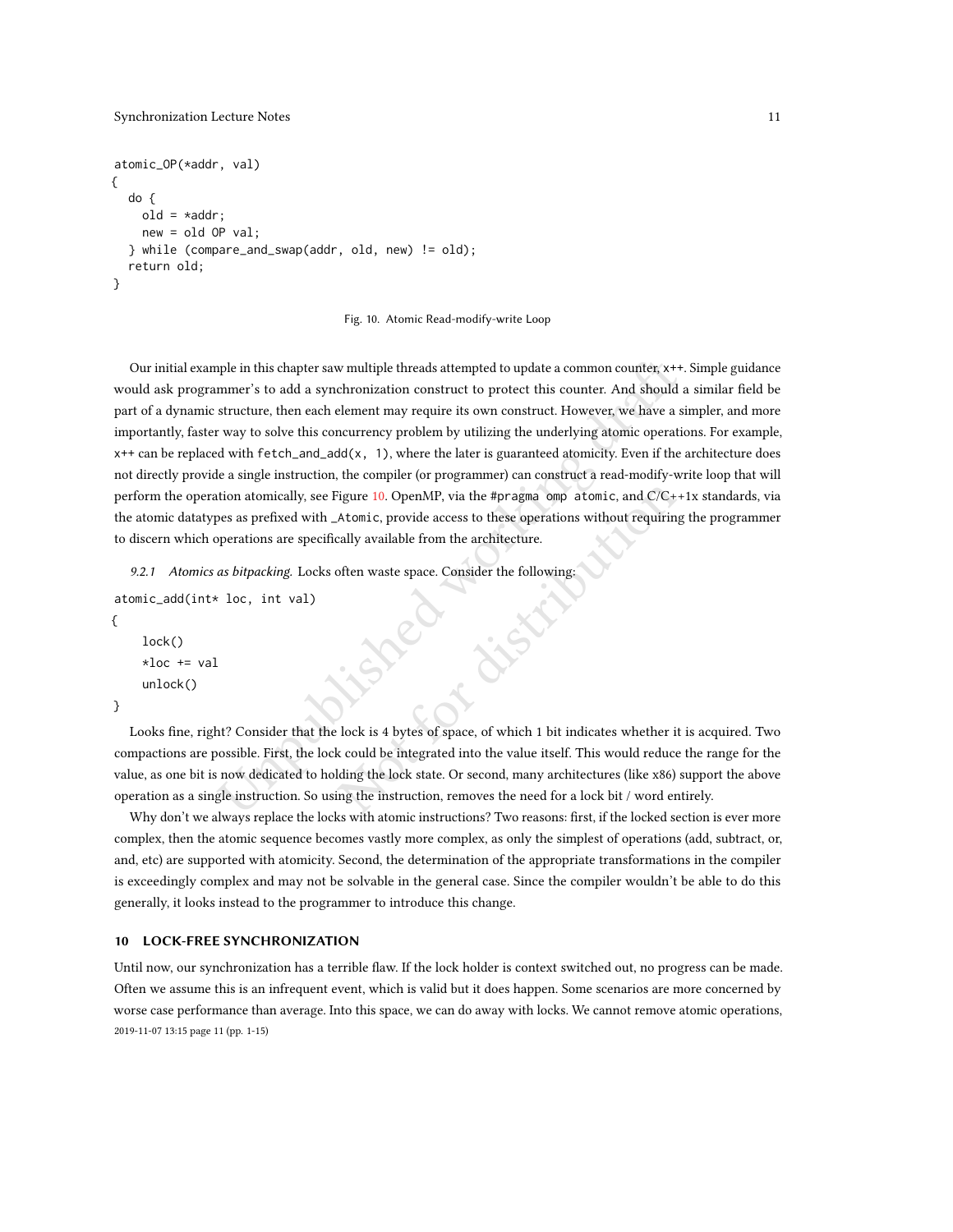but we can guarantee that regardless of the order of any context switches, as long as one thread is running, the code will make progress. Do note that using lock-free code provides this guarantee, but at a cost in both implementation complexity and best case performance.

## 10.1 ABA

Many lock-free implementations are susceptible to having limited ability to detect changes to the data structure. In using compare-and-swap, the architecture is asked to operate based on whether the expected value is still present at that memory location. For commutable operations, such as atomic adds, this behavior matches the programmer's model. In lock-free data structures, finding the expected value present does not explicitly indicate that the data structure is unchanged.

For example, thread 1 is ready to pop  $A \to B$  and is context switched out. Thread 2 completes pop  $A \to B$ . Later C is pushed and then A is pushed. Thread 1 resumes executing and the head of the list is 'still' A, so it completes its operation, changing the head of the list to B. Element C is now not linked as part of the list, without being popped. While mitigations can exist for recovering these elements, prevention is truly necessary.

xample, thread 1 is ready to pop  $A \rightarrow B$  and is context switched out. Thread 2 compare and then A is pushed. Thread 1 resumes executing and the head of the list is on, changing the head of the list to B. Element C is now n From a push or pop is attempted, the code reads the current pointer<br>a a push or pop is attempted, the code reads the current pointer<br>receives the subsequent sequence number. Then when the cc<br>-and-swap, not only must the po To detect and prevent ABA sequences, an additional field is integrated into the pointers that can capture this sequencing information. This sequence number field carries the specific ordering of each operation being performed on the data structure. Thus, when a push or pop is attempted, the code reads the current pointer and extracts the sequence number. The next operation receives the subsequent sequence number. Then when the code attempts to update the data structure using compare-and-swap, not only must the pointer match but the sequence number must also match. Given that sequence numbers are finite, there is still the possibility that the sequence number has wrapped around at the same time that the original pointer is in place; however, with a sufficiently sized field, the chance of this occurrence is considered negligible.

Two follow up points need to be reviewed. Any physical system has a number of purely physical sources of error, so software errors below some threshold can be ignored. Second, should the system utilize load-linked / store-conditional instructions instead, it is not susceptible to the ABA problem, as these instructions depend on the memory location being accessed / modified and not detecting this through the value being changed.

## <span id="page-11-0"></span>11 TRANSACTIONAL MEMORY

Our approach so far to synchronization has been specifying how the system should complete the necessary operations. Transactional memory lets us turn this around to instead specify what needs to be completed safely and leaves the how to the system. In marking a region of execution as transactional, the system tracks every memory operation, such that when the transaction completes, it is as if all of the operations execute between the operations from any other processor. That claim may be confusing, so consider a simple example of two processors repeatedly writing to locations in memory. You may reasonably expect that the writes from the processors interleave in time, P0 then P1 then P0 and so forth. Transactionally, we want the operations not to interleave but all be P0 and then all from P1 (or vise versa). If the operations can be so ordered, then they have mutual exclusion with those memory locations.

The default way to ensure this transactional ordering is to aborting transactions that are violating this requirement. It is also possible for transactions to partial abort, rolling back to the last non-violating operation. And other work has put forward rebasing operations that can shift a transaction's operations to avoid the violation.

The tracked memory operations are treated as being in two sets: the read set and the write set. Locations in the a transaction's read set are permitted to overlap with other reads to the same location. Any write however will cause the 2019-11-07 13:15 page 12 (pp. 1-15)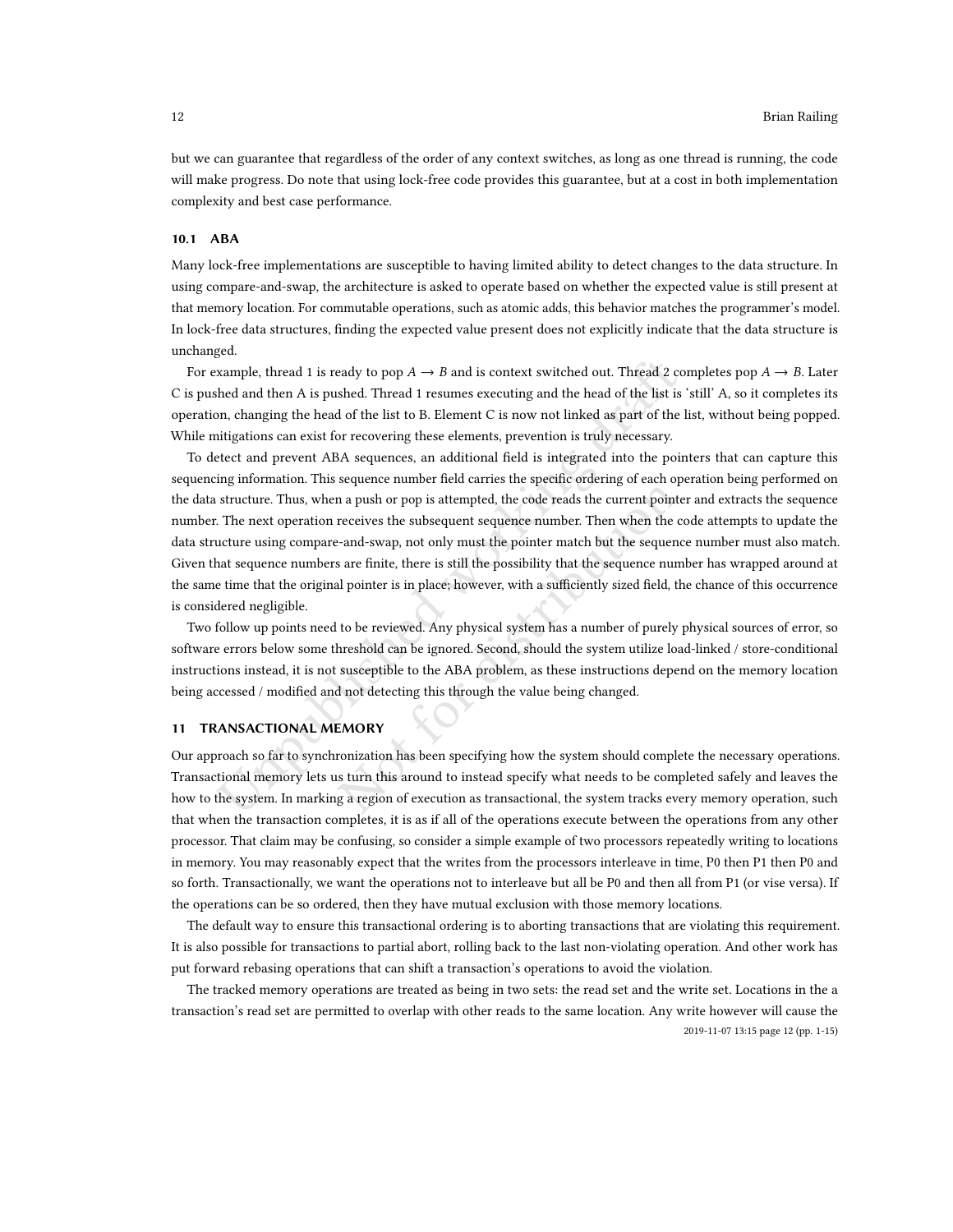transaction to be aborted. Locations in the write set can not overlap with any other memory operation (either read or write) to those locations. Locations can be promoted from the read set to the write set.

## 11.1 Hardware / Software

To provide transactional memory to the programmer, some component must track and maintain the necessary information about memory usage to enforce the transactional semantics. There are two fundamental approaches: hardware and software. Hardware is already designed to track and share addresses via the coherence protocol, so extensions to track accesses transactionally are straightforward. Software approaches require instrumentation or a managed runtime that can intercept every memory operation, since any operation can disrupt a transaction.

is is faster, there is some advantage to software based solutions. Each framework has<br>ransactional access. The tracking part requires additional storage space, which caro<br>aches. In fact, experimental results in Section 11. While hardware is faster, there is some advantage to software based solutions. Each framework has to identify and then track each transactional access. The tracking part requires additional storage space, which can be a constraint with hardware approaches. In fact, experimental results in Section [11.4.2](#page-14-0) show some transactions aborting solely due to these resource constraints. Some researchers have therefore proposed hybrid approaches, which allow the hardware to call into a software component to manage those transactions where the resources have been exceeded.

# 11.2 Undo / Redo Logging

Whether by software or hardware, the transactional memory system has to track the updates that are being transactionally made to memory. The system does so via logging. And the log is necessary to ensure that all of the updates are either fully applied to memory or were rolled back and did not happen. There are two choices in logging, does the system track the updates and not apply them, or does it apply the updates, but save the old results.

If the system keeps a log of the updates to be applied (redo logging), then rolling back the changes and aborting the transaction is as simple as discarding the log. However, the changes have not been applied to memory so committing the transaction can be time consuming as every logged memory operation must now be applied.

ransactional memory system has to track the updates that are bs so via logging. And the log is necessary to ensure that all of e rolled back and did not happen. There are two choices in lethem, or does it apply the updates In the contrary design, undo logging, the system applied any updates to memory, while somehow protecting this memory from being globally accessed (otherwise the operations have effectively committed), but has to keep a record of the old values in each location. Then on a commit, the system stops protecting the locations and they are committed. But on the abort, the system has to use the log to reverse every memory operation.

Neither system design has a substantial advantage over the other. Instead, the best system will depend on the circumstances of the workload.

# 11.3 Optimistic / Pessimistic

A separate problem in designing a transactional memory system is when to detect conflicts in the transaction's read and write sets. There are again two basic approaches to the timing of this detection. Optimistically, the system only searches for conflicts when attempting to commit a transaction.

A separate question is on a conflict between two transactions, which transaction should be aborted. As each abort requires re-executing operations, transactions that have more operations may be preferred on a conflict. Alternatively, a transaction could also briefly ignore the abort in an attempt to complete. However, ignoring aborts can lead to livelock, thus this time needs to be bounded in elapsed time and not just progress.

2019-11-07 13:15 page 13 (pp. 1-15)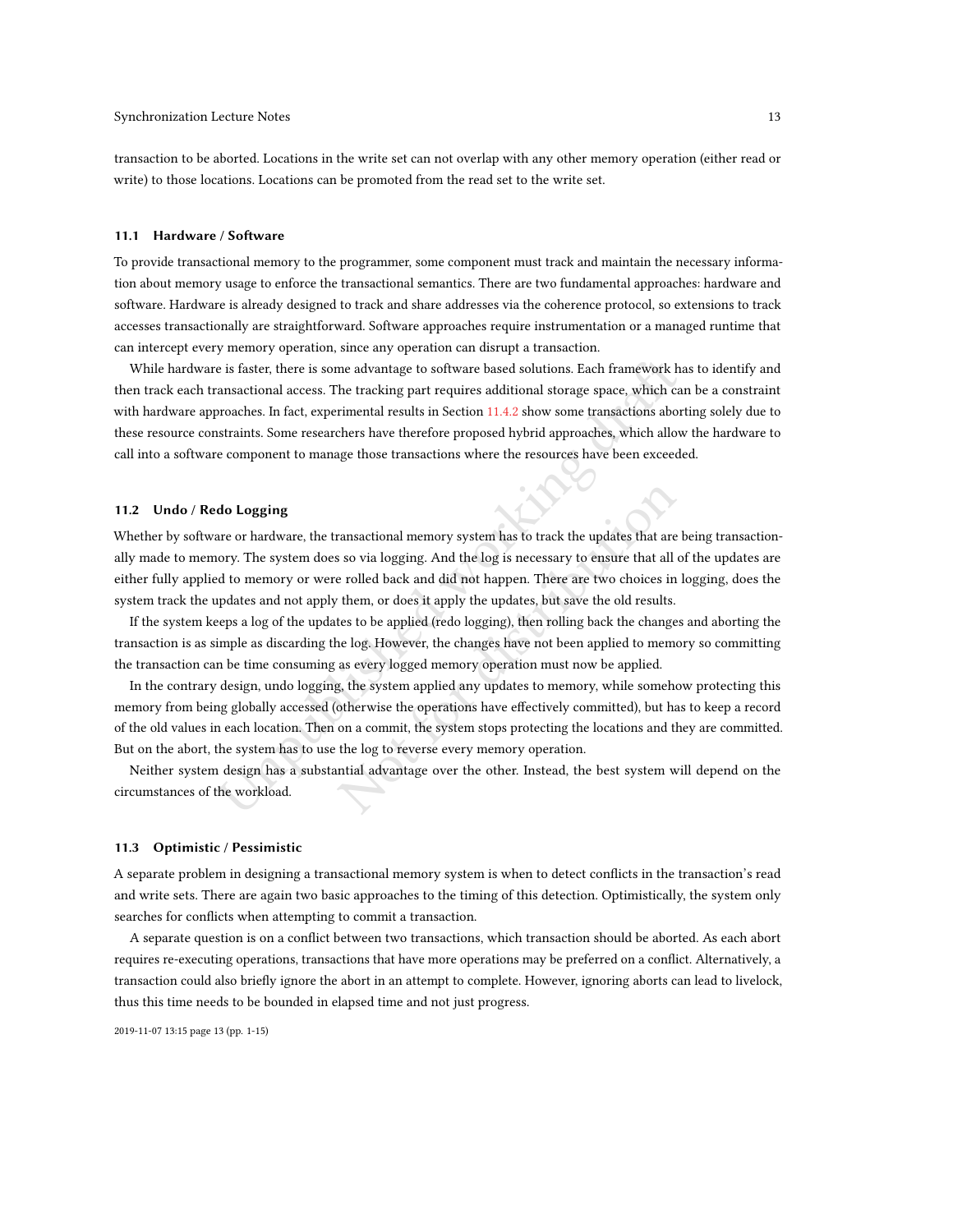```
void atomic_add(int* loc, int val)
{
  int status = XBEGIN();
  if (status == SUCCESS)
  {
    *loc += val;XEND(); // commit the transaction
  }
  else
  {
    lock();
    *loc += val;unlock();
  }
}
```
Fig. 11. Buggy Transactional Memory Usage

# 11.4 Intel TSX

A programmer can delineate the transactional section with XBEGIN and XEND instructions. Within the transactional section, all reads and writes are added to a read- or a write-set accordingly. The granularity for tracking is a cache line. If another processor makes a read request to a line in the write-set or either request to a read-set, then the transaction aborts.

Transactions can be semi-nested. A transaction can only commit if the outer transaction is complete. Internally nested transactions do not commit on XEND. If any transaction in the nest aborts, then the entire transaction aborts. If  $|XBEGIN|$  equals  $|XEND|$ , then the entire transaction commits and becomes globally visible. Transactions can be explicitly aborted by the XABORT instruction, which enables the code to abort early when it can determine that the transaction will or should fail.

lock();<br>
Fig. 11. Buggy Transactional Memory Usage<br> **Intel TSX**<br> **Intel TSX**<br> **International section with XBEGIN and XEND instruction**<br>
all reads and writes are added to a read- or a write-set accordingly. The granularity<br> the transactional section with XBEGIN and XEND instruction<br>re added to a read- or a write-set accordingly. The granularity<br>read request to a line in the write-set or either request to a rea<br>nested. A transaction can only c As I understand it, TSX is being built on top of the existing cache coherence mechanisms. Each cache line gains an additional bit to indicate if it is part of a transaction. Each memory operation is treated normally between the processor and the coherence hierarchy with several caveats. If a dirty, transactional block is evicted, then the transaction fails. If a dirty, transactional block is demand downgraded from modified to shared or invalid, then the transaction fails. In this case, a new message would indicate that the request to forward the data fails and the request should be satisfied by memory.

If the transaction commits, then the transactional bits are cleared on each cache line. And the lines operate normally according to existing cache coherence mechanisms.

11.4.1 Practical Concerns. As there are a variety of reasons for abort, some transactions can never complete successfully, so in practice, transactions need abort handlers that can complete the requested operations without using transactional memory. This can give arise to concurrency bugs, as the abort path must use a different synchronization mechanism than transactional memory. Even for a simple add to a global, see Figure [11,](#page-13-0) this code cannot just be wrapped in transactional memory and a mutex, and instead has a bug.

Assume that a thread has aborted the transaction and is running the lock version, it acquires the lock, and reads the old value of \*loc. A second thread now enters this routine and starts the transaction. Its add can complete without 2019-11-07 13:15 page 14 (pp. 1-15)